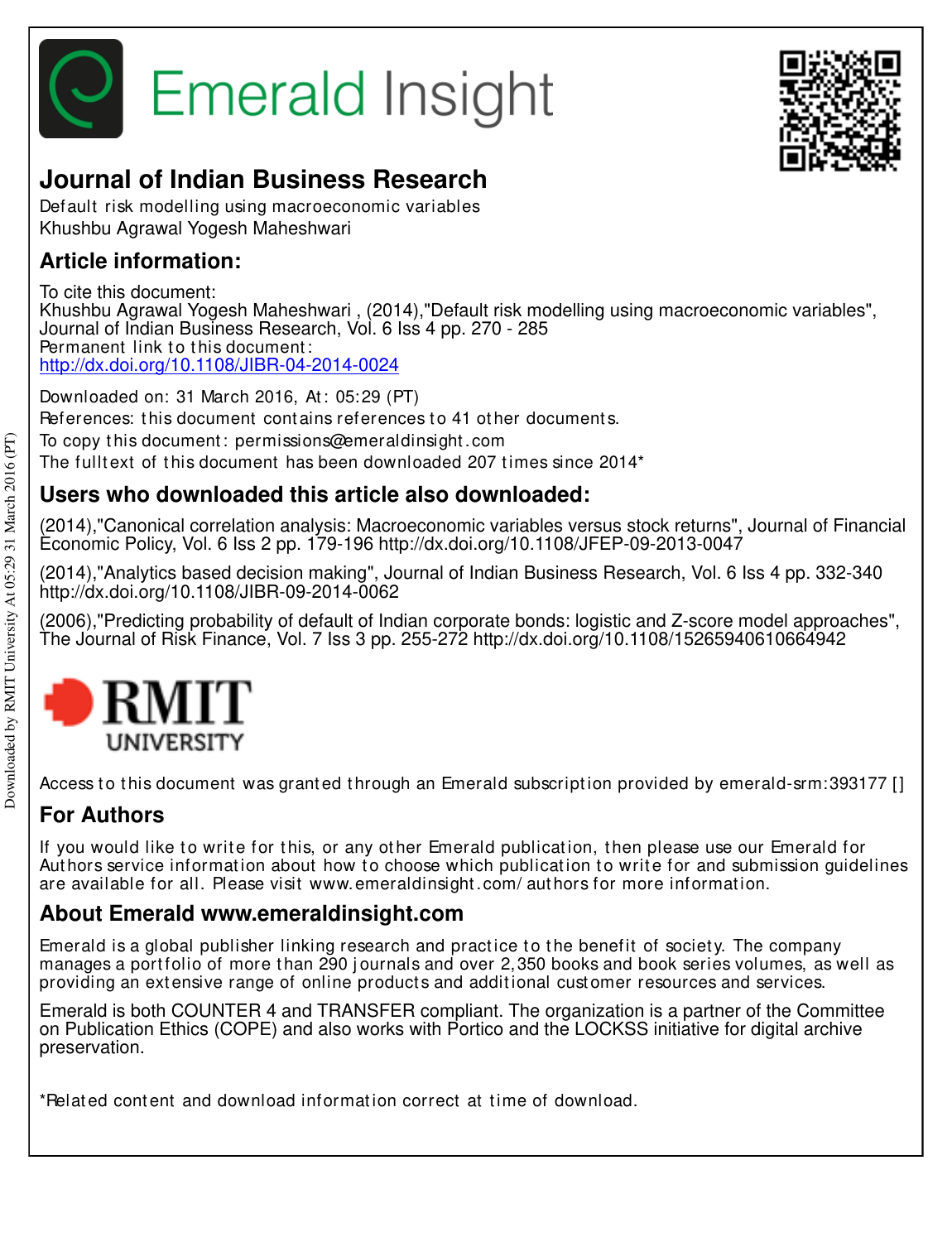

The current issue and full text archive of this journal is available at **www.emeraldinsight.com/1755-4195.htm**

JIBR 6,4

**270**

Received 12 April 2014 Revised 1 August 2014 1 September 2014 Accepted 4 September 2014

# **Default risk modelling using macroeconomic variables**

Khushbu Agrawal *International Management Institute Kolkata, Kolkata, India, and*

Yogesh Maheshwari *Indian Institute of Management Indore, Indore, India*

#### **Abstract**

**Purpose** – This paper aims to find out significant macroeconomic variables, incorporated as sensitivity variables (macroeconomic sensitivities), affecting financial distress for a sample of listed Indian firms.

**Design/methodology/approach** – The study uses a matched pair sample of defaulting and non-defaulting listed Indian firms. It uses two alternative statistical techniques, viz., logistic regression and multiple discriminant analysis. The macroeconomic sensitivities are estimated by regressing the monthly stock return of the individual firm on the monthly changes in each macroeconomic variable.

**Findings** – Sensitivity to changes in the stock market (stock market sensitivity) and sensitivity to changes in inflation [Consumer Price Index (CPI) sensitivity] have a significant impact on the default probability of a firm. Stock market sensitivity has a significant positive relationship with the probability of default, and CPI sensitivity has a significant negative relationship with the probability of default.

**Originality/value** – The study links the developments in the external environment to the firm's susceptibility to default. Furthermore, it highlights the significance of sensitivity of a firm to uncertainties in the macroeconomic environment and its impact on default risk. This establishes the fact that each firm is uniquely affected by the changes in the overall macroeconomic environment. The findings could be valuable to lenders such as banks and financial institutions, investors and policymakers.

**Keywords** Financial distress, Macroeconomic factors

**Paper type** Research paper



**1. Introduction**

The banking system is the lifeline of any economy. In the past few years, India has witnessed an increasing trend in non-performing assets and restructured accounts of banks. This is certainly not desirable for any economy. While recession and slowdown had its impact on demand, the Indian economy has also been characterized by high rates of inflation and the tightening of interest rates. The overall macroeconomic environment had an adverse impact on the debt servicing capacity of firms, leading to financial distress. Financial distress refers to the inability of a firm to pay its financial obligations in time. Defaults may encompass events such as bankruptcy, bond default, an overdrawn bank account or non-payment of a preferred stock dividend (Beaver, 1966). However, in the Indian context, events such as non-payment of a preferred stock dividend are not considered as default. Among the various events that signal a state of financial distress, bankruptcy and default have been the most widely researched. The



Journal of Indian Business Research Vol. 6 No. 4, 2014 pp. 270-285 © Emerald Group Publishing Limited 1755-4195 DOI 10.1108/JIBR-04-2014-0024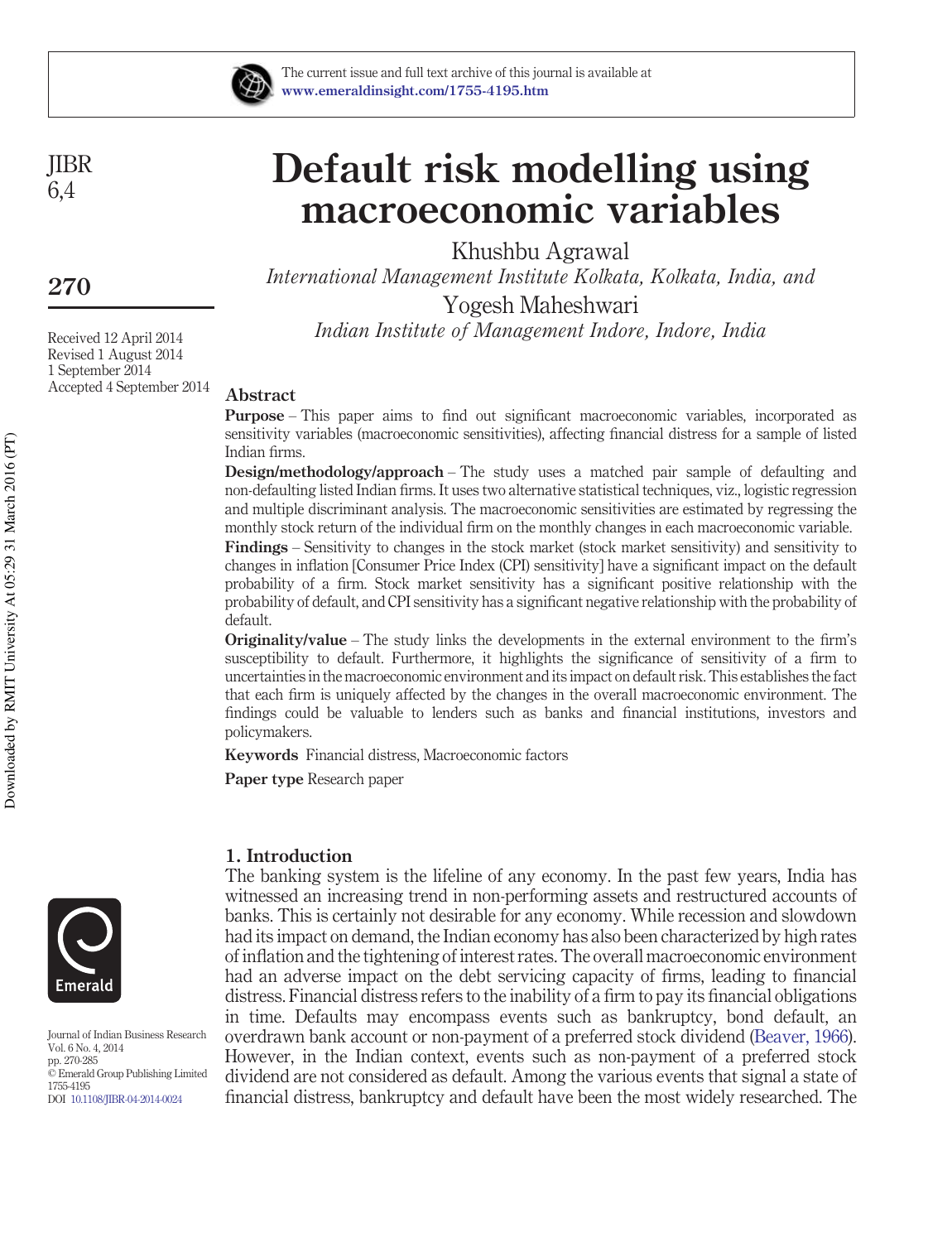event of default indicates deterioration in the financial health of a firm, which needs to be identified in time.

Financial distress leads to a less than economically feasible production and also deterioration in value. It is associated with various direct and indirect costs (Altman, 1984; Opler and Titman, 1994). Accurate and timely assessment of default risk has important implications for lending and investment decisions. It serves as a warning signal to the creditors, particularly banks and financial institutions and investors for managing their exposures to a particular class of firms, which might be more vulnerable to experiencing distress than others. Modelling of default risk also helps in determining the appropriate risk premium and thereby pricing of corporate debt securities. Accurate assessment of default risk is also mandated by regulatory requirements.

While substantial research exists on the prediction of financial distress, most of these studies focus on firm-specific factors. Among these, accounting-based models that make use of information from financial statements are the most widely used ones. Not many attempts have been made to develop models that could include macroeconomic variables. Moreover, there is a lack of consensus on the significance of specific macroeconomic variables in predicting distress. For instance, Figlewski *et al.* (2012) find that growth of industrial production is an important determinant of corporate defaults. On the contrary, Giesecke *et al.* (2011) show that growth rates of industrial production are not important in forecasting defaults. To the best of our knowledge, the impact of macroeconomic variables on default risk has not been investigated in the Indian context. Given the inconclusive evidence and increased instances of default in the post-recession period in India, we are motivated to develop an empirical model that incorporates the effect of macroeconomic factors at the firm level.

The main purpose of this paper is to find out the significant macroeconomic variables affecting financial distress for a sample of listed Indian firms. The existing literature on default prediction includes models that incorporate firm-specific and macroeconomic variables. However, the aim of the present study is to find out the impact of macroeconomic factors on the default risk of firms, given that there is no other firm-specific information. Hence, departing from the existing literature, the study uses only macroeconomic variables. The study incorporates the impact of the macroeconomic variables on the default risk of firms in the form of sensitivity of a firm to changes in the respective macroeconomic variables (macroeconomic sensitivities). The default risk modelling is done from the lenders' point of view. Further, the modelling is done for the default happening due to distress caused by macroeconomic factors and not due to the willingness to make default.

The rest of the paper is structured as follows. Section 2 consists of a detailed review of literature on accounting-based models and studies that use macroeconomic variables for distress prediction. Section 3 describes the sampling technique, sources of data, variable description and methodology. Section 4 consists of discussion on the results and findings of the study. Section 5 presents concluding remarks following from the key findings of the study.

#### **2. Literature review**

While inclusion of macroeconomic variables may impact default prediction, it would be worthwhile to briefly review the literature relating to the traditional accounting-based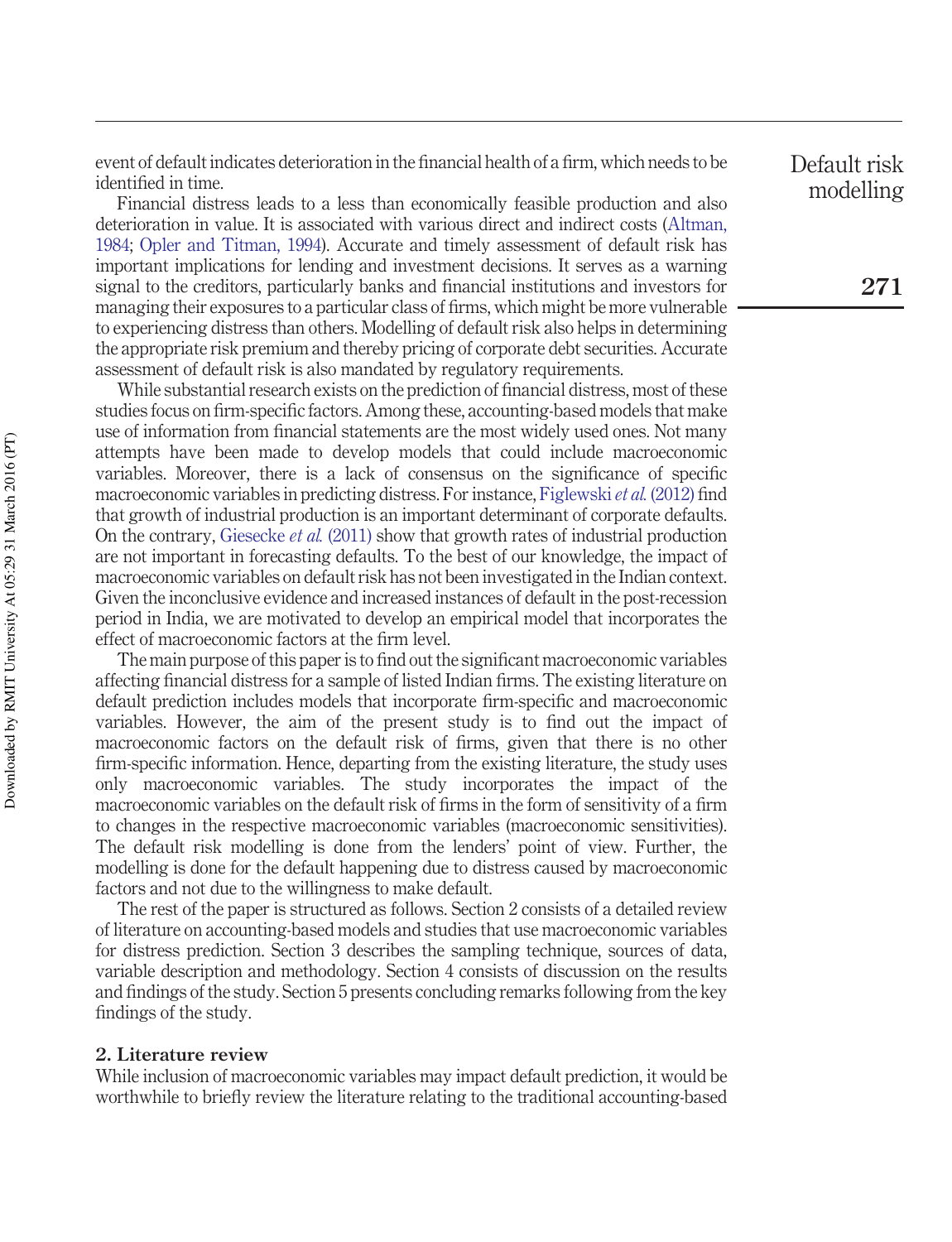JIBR 6,4

**272**

model before presenting a detailed reflection on the literature that examines the contribution of macroeconomic variables in predicting corporate defaults.

One of the earliest works on prediction of financial distress using the accounting-based model was perhaps Beaver (1966). The study used financial ratios for the prediction of failure. This was followed by another attempt to use ratios by Altman (1968), which assessed the analytical quality of ratio analysis. A set of financial ratios was combined in a discriminant analysis approach to the problem of corporate bankruptcy prediction, as traditional ratio analysis was found to be inadequate and the need to assess its potential rigorously was recognized. As an extension, incorporating comprehensive inputs with respect to discriminant analysis and utilizing a sample of bankrupt firms, Altman *et al.* (1977) explored the development of a bankruptcy classification model.Ohlson (1980) found four basic factors that measured size, financial structure, performance and current liquidity of a firm to be statistically significant in affecting the probability of failure.

Casey and Bartczak (1985) examined if operating cash flow data could increase the accuracy of accrual-based multiple discriminant and logit models in distinguishing between bankrupt and non-bankrupt firms and found it was not so. Gilbert *et al.* (1990) demonstrated that a bankruptcy model developed by using a bankrupt/random estimation sample was not able to distinguish firms that fail from other firms that were financially distressed, and cash flow variables added to the explanatory power of the models developed. Ward (1994) found cash flow information to be more useful to creditors in predicting financially distressed mining, oil and gas firms as compared to predicting financial distress in other industries. Begley *et al.* (1996) questioned the applicability of Altman's (1968) and Ohlson's (1980) bankruptcy prediction models as indicators of financial distress and showed that they did not perform as well as they did in their early stages, even when the coefficients were re-estimated. Pongsatat *et al.* (2004) also compared the two and reported that although each of the two models had predictive ability, no significant difference existed in their respective predictive abilities for either large asset or small asset firms.

Beaver *et al.* (2005) used a hazard model for examining secular changes in the ability of financial statement data to predict bankruptcy. Three trends in financial reporting were identified, namely, the Financial Accounting Standards Board standards, the perceived increase in discretionary financial reporting behaviour and the increase in unrecognized assets and obligations that had a bearing on the predictive ability with respect to bankruptcy. Bandyopadhyay (2006) developed a *z*-score model using multiple discriminant analysis for predicting corporate bond default in India. A high classification power on the estimated sample was depicted by the model. The model also exhibited a high predictive power in terms of its ability to detect bad firms in the holdout sample.

Using publicly listed companies in China, Wang and Campbell (2010) provided *ex ante* evidence on the failure prediction power of various *z*-score models. Lifschutz and Jacobi (2010) showed that the Ingbar version of the Altman Model having a critical value of 1 was a preferable model for predicting financial failure. Using multiple discriminant analysis, Bhunia and Sarkar (2011) found 7 out of 16 financial ratios to be significant in discriminating power. The classification results of the study showed high predictive accuracy rates. Maux and Morin (2011) analysed the statements of cash flows for establishing if the failure of Lehman Brothers was predictable in the financial crisis of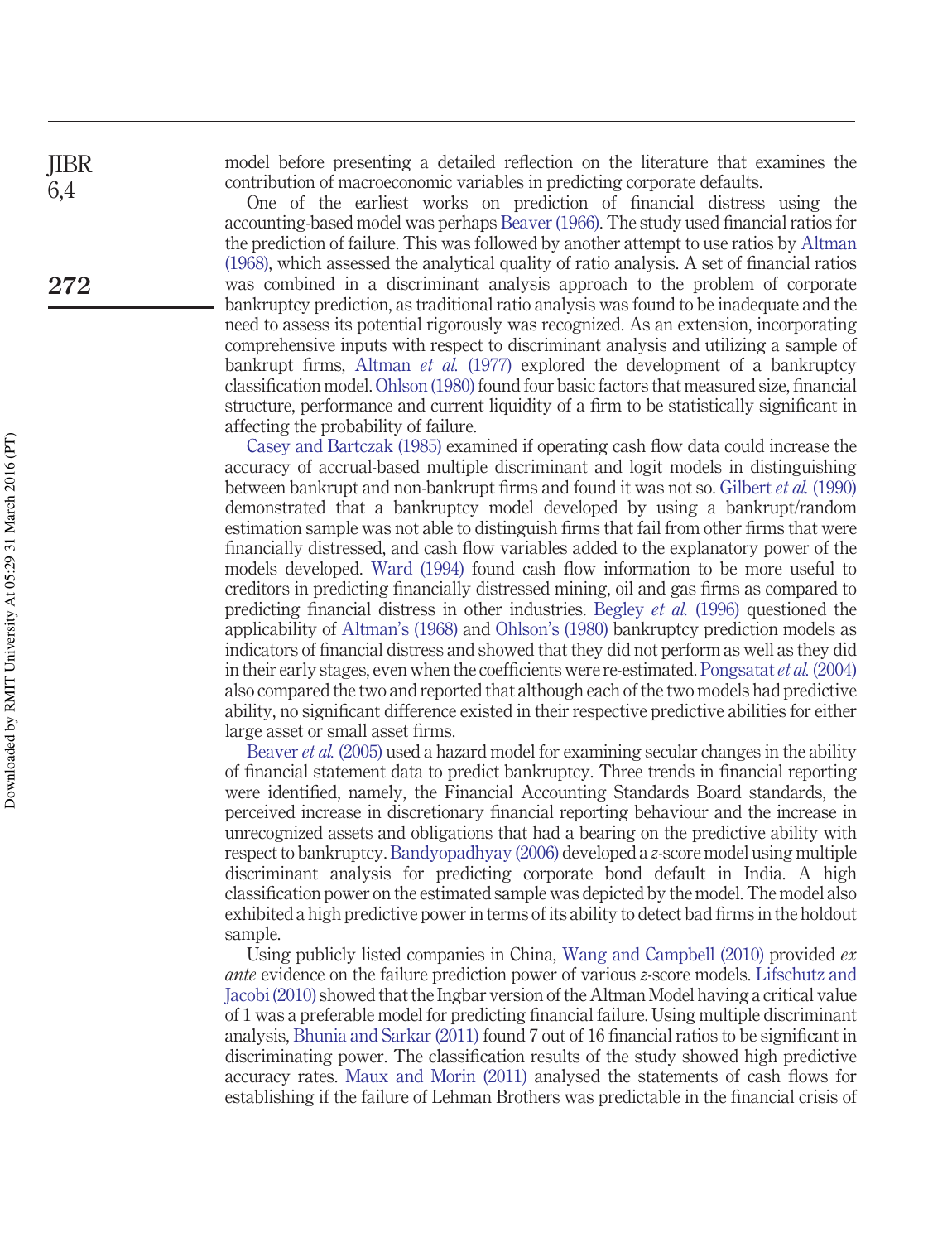2008. The study demonstrated that several signs of financial distress, such as chronic inability to generate cash from operating activities, substantial and systematic investments in working capital and financial instruments, systematic use of external financing for offsetting operating deficits and steady decline in the cash situation over three consecutive years, were detectable in the financial statements of Lehman Brothers for 2005, 2006 and 2007.

Macroeconomic conditions have a significant impact on the operations of a firm. Economic slowdown has an adverse impact on demand, which in turn affects the firm's ability to generate cash flows and meet payment obligations in time. Hence, recessionary conditions in the economy lead to financial distress and may even cause massive bankruptcies. Literature examining the effectiveness of macroeconomic variables in predicting financial distress can be seen as early as the work of Tirapat and Nittayagasetwat (1999), who developed a macro-related micro-crisis investigation model using a logit regression. The model was able to bridge a firm's sensitivity to macroeconomic conditions and its financial characteristics to explore financial distress. The findings indicated that macroeconomic conditions were critical indicators of potential financial distress for a firm. It was also shown that the higher a firm's sensitivity to inflation, the higher was the firm's exposure to financial distress. Hackbarth *et al.* (2006) built a framework for analysing the impact of macroeconomic conditions on credit risk and dynamic capital structure choice. The model could replicate observed debt levels and the counter cyclicality of leverage ratios. It was demonstrated that the model could reproduce the observed term structure of credit spreads and generate strictly positive credit spreads for debt contracts with very short maturities. The study also characterized the impact of macroeconomic conditions on the pace and size of capital structure changes and debt capacity.

Carling *et al.* (2007) estimated a duration model to explain the survival time to default for borrowers in the business loan portfolio. The model took both firm-specific characteristics, such as accounting ratios, payment behaviour and loan-related information, and the prevailing macroeconomic conditions into account. The output gap, yield curve and consumers' expectations of future economic development were found to have significant explanatory power for the default risk of firms. The model was also compared with a frequently used model of firm default risk that conditioned only on firm-specific information. The comparison showed that while the latter model made a reasonably accurate ranking of firms according to default risk, the former model, by taking macro conditions into account, was also able to account for the absolute level of risk.

Exploring the links between credit risk and macroeconomic developments, Bonfim (2009) observed that in periods of economic growth, tendency towards excessive risk-taking might exist. The study showed that default probabilities were influenced by several firm-specific characteristics. The results were found to improve substantially when time-effect controls or macroeconomic variables were also taken into account. Though the firms' financial situation had a central role in explaining default probabilities, macroeconomic conditions were also very important when assessing default probabilities over time. Tsai *et al.* (2009) investigated the usefulness of auditors' opinions, market factors, macroeconomic factors and industry factors in predicting financial distress. It was found that the macroeconomic factors significantly explained financial distress. Models with auditors' opinions, market factors, macroeconomic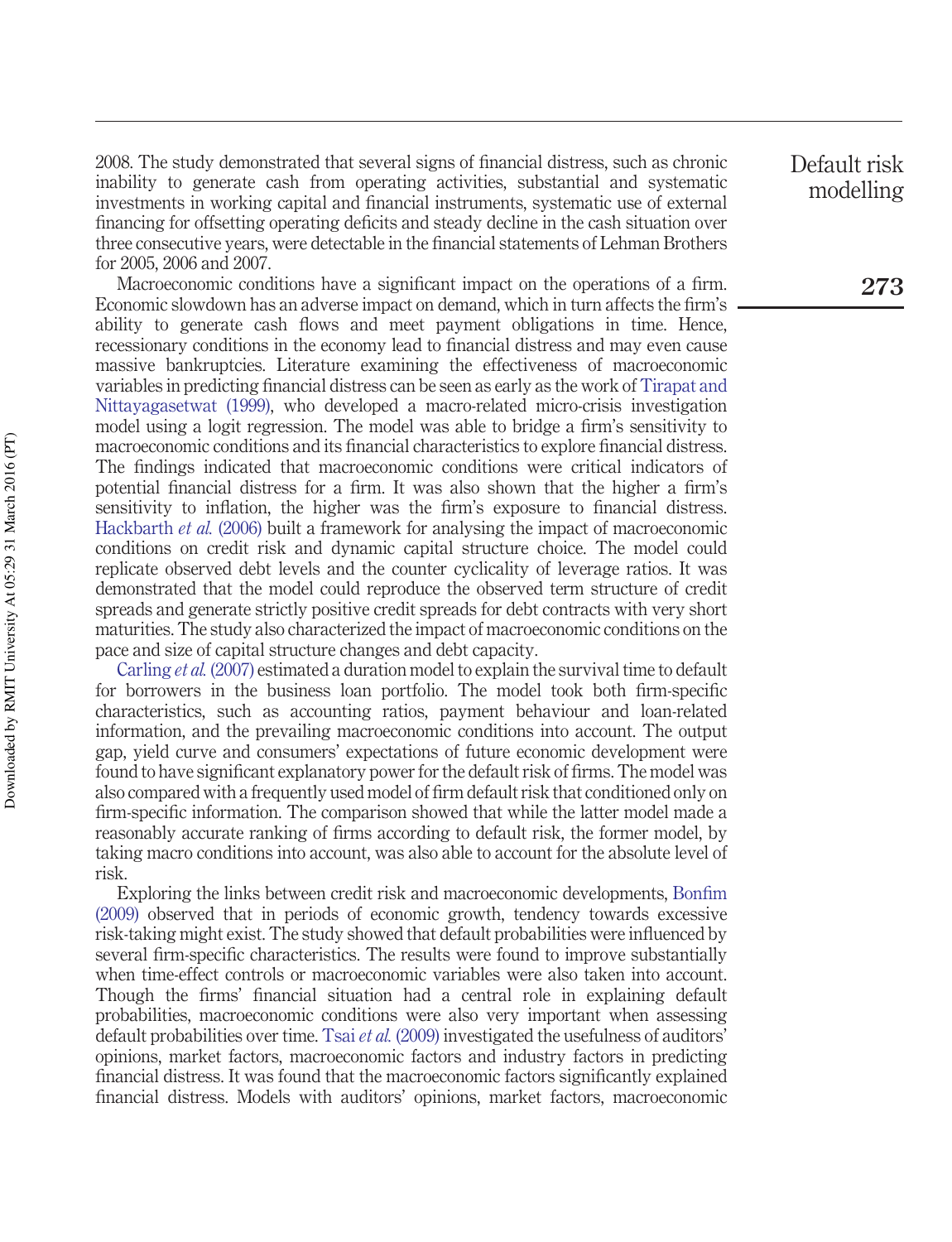factors and industry factors performed better in financial distress prediction than the model with only financial ratios.

Liu (2009) examined the interactions between business failures and macroeconomic aggregates, and specifically the accounts of policy-induced changes in the economy for the observed fluctuations of business failures, using the vector error-correction model. Macroeconomic aggregates such as interest rate, credit, profits, inflation and business births were found to exert differential impacts on business failures both in the short and the long run. The study revealed that structural changes in the financial and real sectors made an impact on the way in which the economy affected business failures. In particular, business failures increasingly reacted to monetary policy changes. Furthermore, the shocks to business failures could generate large fluctuations in macroeconomic aggregates.

Observing that the corporate bond market repeatedly suffered clustered default events much worse than those experienced during the Great Depression, Giesecke *et al.* (2011) used a regime-switching model to examine the extent to which default rates could be forecasted by financial and macroeconomic variables. It was found that stock returns, stock return volatility and changes in gross domestic product were strong predictors of default rates. Surprisingly, however, credit spreads were not and they did not even adjust in response to realized default rates. Figlewski *et al.* (2012) examined the impact of general economic conditions on defaults and major credit rating changes by fitting reduced-form Cox intensity models with a broad range of macroeconomic and firm-specific ratings-related variables. Both types of factors were found to strongly influence the risk of a credit event. However, while the effects of ratings-related factors were consistent with expectations and very robust under different specifications, significance levels and macro variable coefficients depended heavily on which other variables were included.

There are certain limitations and gaps associated with the literature that investigates the impact of macroeconomic variables on the default risk of firms. These are described as follows. While the models developed in some studies are primarily theoretical and lack empirical testing, others do not incorporate the effect of macroeconomic factors at the firm level. Additionally, there is a lack of consensus on the significance of specific macroeconomic variables in predicting distress. The present study is an attempt to fill the aforesaid gaps by linking the developments in the macroeconomic environment to the firm's risk of default in India. Increased instances of default in the post-recession period further warrant an examination of the macroeconomic factors and motivate us to undertake the study.

#### **3. Data and methodology**

#### *3.1 Sample selection and description*

The present study considers the event of "default" to be the same as that used by the credit rating agencies, which indicates an instance of any missed payment by an issuer on a rated financial instrument. Such an event is recognized by assigning a "D" rating to the firm by the rating agencies. Thus, firms that have been assigned a "D" rating constitute the sample of defaulting firms. The study uses these data from four credit rating agencies, namely, CARE, CRISIL, ICRA and Fitch (India) for the period 2000-2001 to 2011-2012. The data on macroeconomic variables are collected from the Reserve Bank

JIBR 6,4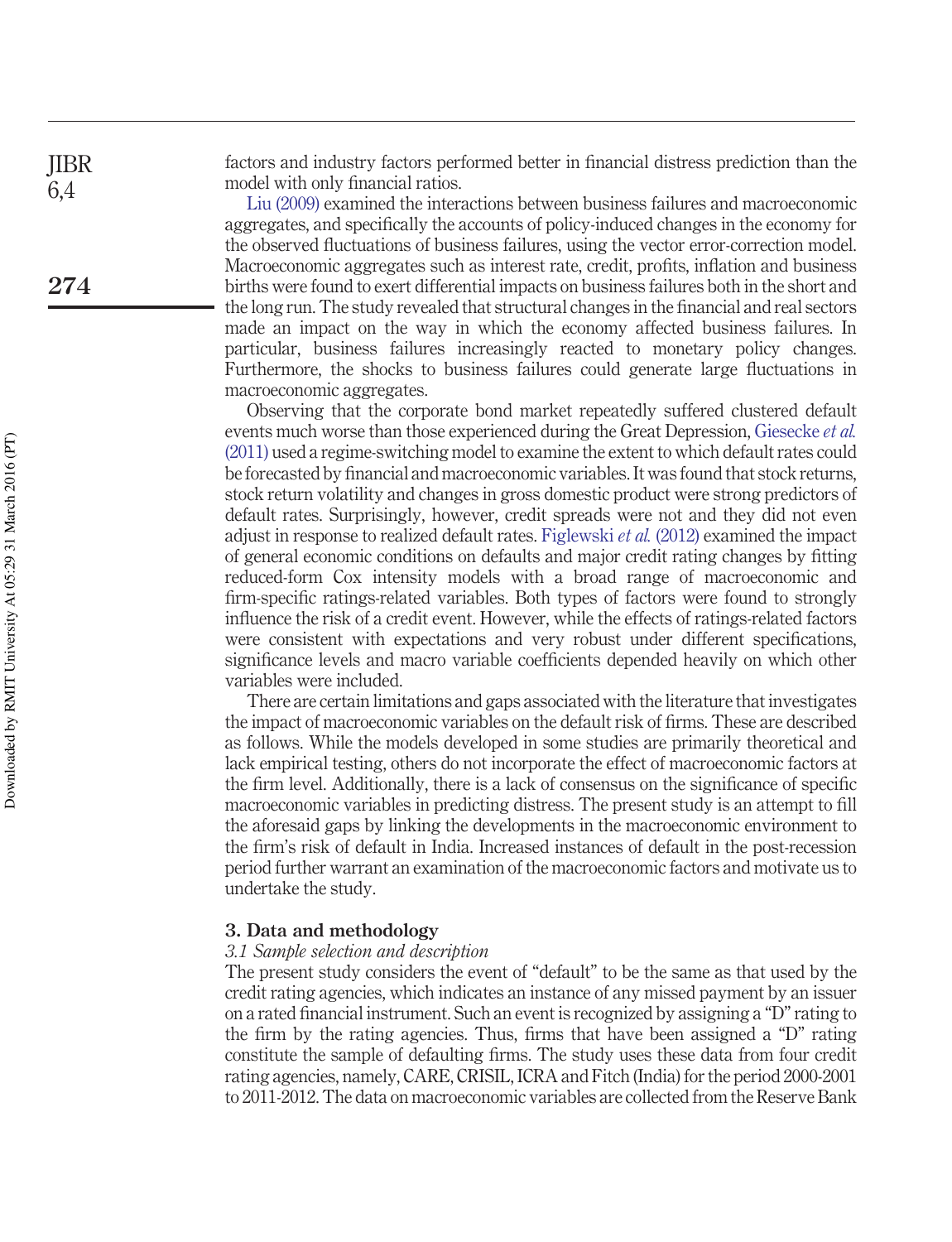of India's database on Indian economy and that related to the stock prices are drawn from the CMIE Prowess database.

Owing to the presence of market-based variables in the model, the sample for the study comprises listed firms. The study period witnessed defaults by 135 listed firms. The year-wise distribution of the defaults is described in Table I. As is evident, the post sub-prime crisis period has seen the highest number of defaults.

Most of the prior studies, including Beaver (1966), Beaver (1968), Altman (1968), Zavgren (1985), Begley *et al.* (1996), Bandyopadhyay (2006), Adiana *et al.* (2008), Lifschutz and Jacobi (2010) and Rashid and Abbas (2011), have used matched pair sampling technique for constituting their samples. In line with these works, the present study also uses matched pair sampling for constituting its samples of non-defaulting firms. The firms have then been matched on the basis of the closest asset size as at the end of the sample period, i.e. 2011-2012, and industry. Accordingly, the study has 135 defaulting and 135 non-defaulting firms.

With a view to make certain that the difference in the asset sizes of the two groups of firms is not statistically significant, independent sample *t*-test has been done. The descriptive statistics of the asset sizes and the result of the *t*-test are listed in Table II. There is no significant difference between the mean asset sizes of the two groups of firms, as revealed by the result of the *t*-test.

| Year      | No. of defaulting firms |
|-----------|-------------------------|
| 2000-2001 | 5                       |
| 2001-2002 | 6                       |
| 2002-2003 | 3                       |
| 2003-2004 | $\overline{2}$          |
| 2004-2005 | 0                       |
| 2005-2006 | 0                       |
| 2006-2007 |                         |
| 2007-2008 | 0                       |
| 2008-2009 | 5                       |
| 2009-2010 | 31                      |
| 2010-2011 | 37                      |
| 2011-2012 | 45                      |
| Total     | 135                     |

| Mean     | SD.                                                          |                                                                  |
|----------|--------------------------------------------------------------|------------------------------------------------------------------|
|          |                                                              |                                                                  |
| 10379.73 | 22392.84                                                     |                                                                  |
| 11616.46 | 31845.90                                                     |                                                                  |
| t-value  | Significance $(b$ -value)                                    |                                                                  |
| $-0.369$ | 0.712                                                        | Table II.<br>Descriptive statistics and<br>t-test for asset size |
|          | Panel A: Descriptive statistics $-$ asset size (Rs. million) |                                                                  |

Default risk modelling

**Table I.**

Year-wise distribution of defaulting firms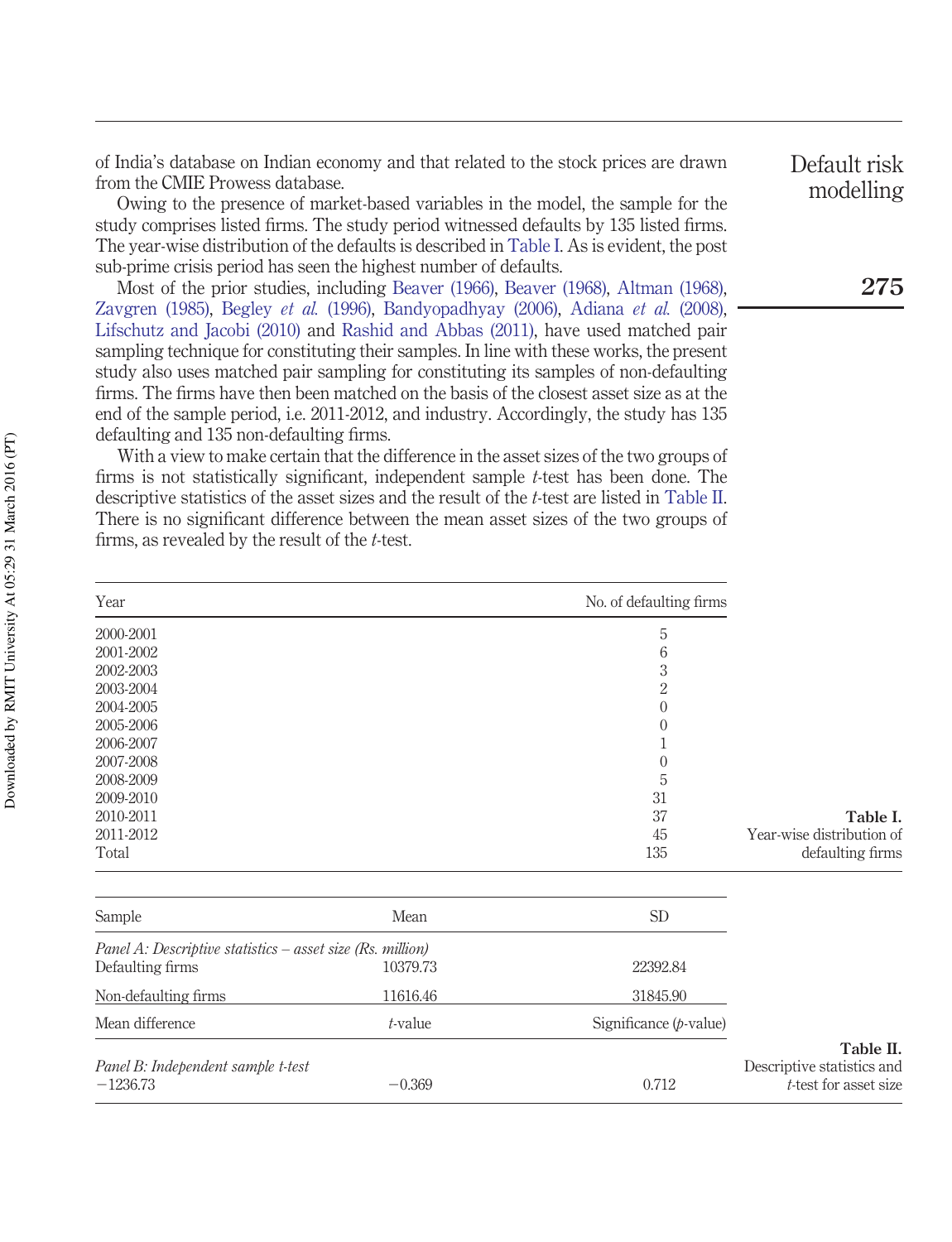An estimation sample and a holdout sample have been formed for the study. With the number of observations not uniformly distributed across all years, a year-wise splitting of the sample would have resulted into very few observations in the estimation sample. Hence, instead of a year-wise splitting, the sample of firms from 2000-2001 to 2010-2011 has been taken as the estimation sample and the sample of firms in 2011-2012 as the holdout sample. The estimation sample thus consists of 180 firms (90 defaulting and 90 non-defaulting firms) and the holdout sample consists of 90 firms (45 defaulting and 45 non-defaulting firms). JIBR 6,4 **276**

#### *3.2 Statistical technique*

The extant literature on financial distress prediction uses different alternative statistical techniques, such as multiple discriminant analysis, logistic regression, neural networks (Wu *et al.*, 2008; Muller *et al.*, 2009; Jardin, 2010), genetic programming (Etemadi *et al.*, 2009), support vector machine (Kim and Sohn, 2010; Min *et al.*, 2011), data envelopment analysis (Premchandra *et al.*, 2011) and self-organizing maps (Jardin and Severin, 2011). The use of such statistical techniques in bankruptcy prediction for banks and firms has been comprehensively reviewed by Kumar and Ravi (2007). They also elaborate on the advantages and disadvantages of each of these techniques.

Of these, logistic regression and multiple discriminant analysis have been the most widely used ones. Although some studies find logistic regression to be more efficient than multiple discriminant analysis (Ohlson, 1980; Zavgren, 1985; Lennox, 1999), others show that both the techniques work equally well (Gu, 2002; Aziz and Dar, 2006). Notwithstanding some of its limitations and the availability of several advanced techniques, Bhunia and Sarkar (2011) advocate the use of multiple discriminant analysis for the purpose of classification.

Both logistic regression and multiple discriminant analysis have proved to be efficient, despite the availability of several alternative techniques. Hence, the present study uses both of these techniques. The purpose of the present study is to find out which macroeconomic variables are significant in affecting the probability of default for a sample of listed Indian firms. Given the macroeconomic variables, the probability of default can be estimated using logistic regression. Multiple discriminant analysis is used to generate a discriminant score to classify firms as defaulting and non-defaulting. Although multiple discriminant analysis does not produce probabilities, it is used as an alternative classification technique to see whether the classification results are closely aligned with those of logistic regression.

Logistic regression, as is known, is a non-linear predictive modelling technique for estimating the probability of occurrence of an event or outcome. For the present study, the event of interest is the event of default. The outcome or dependent variable can assume only two values, i.e. default or no default. Hence, binary logistic regression has been used. The probability of the event occurring is found as:

$$
P(Y) = \frac{1}{(1 + e^{-z})}
$$
 (1)

where

 $P(Y) =$  probability of the event Y occurring.  $MI = linear combination of independent variables represented as:$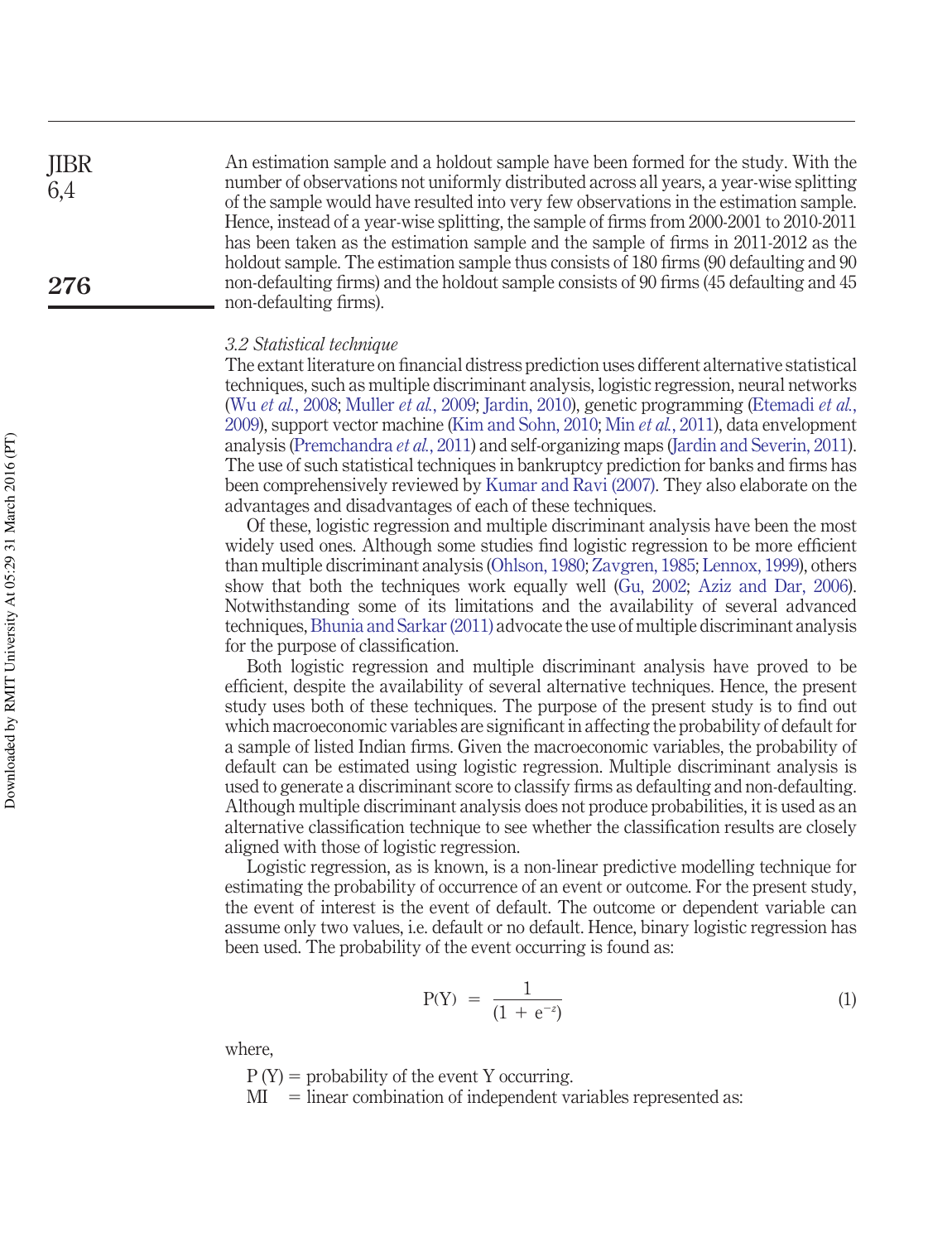$$
\beta_0 + \beta_1 X_1 + \beta_2 X_2 + \beta_3 X_3 + \ldots + \beta_n X_n + \varepsilon
$$

In logistic regression, the regression coefficients are estimated using the maximum likelihood method, which uses an iterative process to maximize the likelihood of predicting the observed values of the dependent variable using the observed values of the independent variables.

Multiple discriminant analysis, which is used for classifying observations into one of the several a priori groups based on the observations' characteristics, is used in the present study to classify the firms into two groups, namely, defaulting and non-defaulting firms. A linear combination of certain independent variables known as discriminant function is used for classification. This function produces a score that is used to determine the group membership of the observation. The discriminant score is represented as:

$$
Z = a + b_1 X_1 + b_2 X_2 + b_3 X_3 + \dots + b n X_n \tag{2}
$$

where,

 $Z =$  discriminant score.

 $a = constant$ .

- $b_i$  = discriminant weight for independent variable  $X_i$ .
- $X_i$  = independent variable.

#### *3.3 Variable description*

The present study uses industrial growth, interest rates, stock market index, inflation and money supply as the macroeconomic variables. The rationale for choosing these specific macroeconomic variables is drawn from their usage in the literature. Variables such as industrial growth could be important determinants of likelihood of default. An increase in industrial growth is associated with lower probability of default (Figlewski *et al.*, 2012). Increases in interest rates put a strain on the debt servicing capacity of the firm, thereby affecting the probability of default (Bonfim, 2009; Figlewski *et al.*, 2012). Variables such as stock market indices also have a bearing on defaults. Increases in stock market indices indicate a broad-based improvement in the financial condition of firms and hence are likely to have a negative relationship with the likelihood of default (Bonfim, 2009; Tsai *et al.*, 2009; Figlewski *et al.*, 2012). Higher rates of inflation indicate higher consumer demand and are associated with lower likelihood of default. Money supply also affects the probability of default by way of changes in the liquidity conditions in the economy (Tsai *et al.*, 2009).

Tirapat and Nittayagasetwat (1999) argue that higher the firm's sensitivity to economic shocks, the more vulnerable it is to experiencing financial distress. Hence, the present study incorporates the impact of macroeconomic variables on the default risk of firms in the form of sensitivity of each firm to changes in the respective macroeconomic variables. The macroeconomic sensitivities are obtained using amultifactormodel and aremeasured by the respective slope coefficients  $(\beta)$  of an ordinary least squares regression of the monthly stock return of the individual firm on the monthly changes in each of the macroeconomic variable.

$$
R_i = \alpha + \beta_1 \Delta IIP + \beta_2 \Delta CPI + \beta_3 \Delta IntRate + \beta_4 \Delta MS + \beta_5 \Delta SMkt + \varepsilon_i
$$
\n(3)

Default risk modelling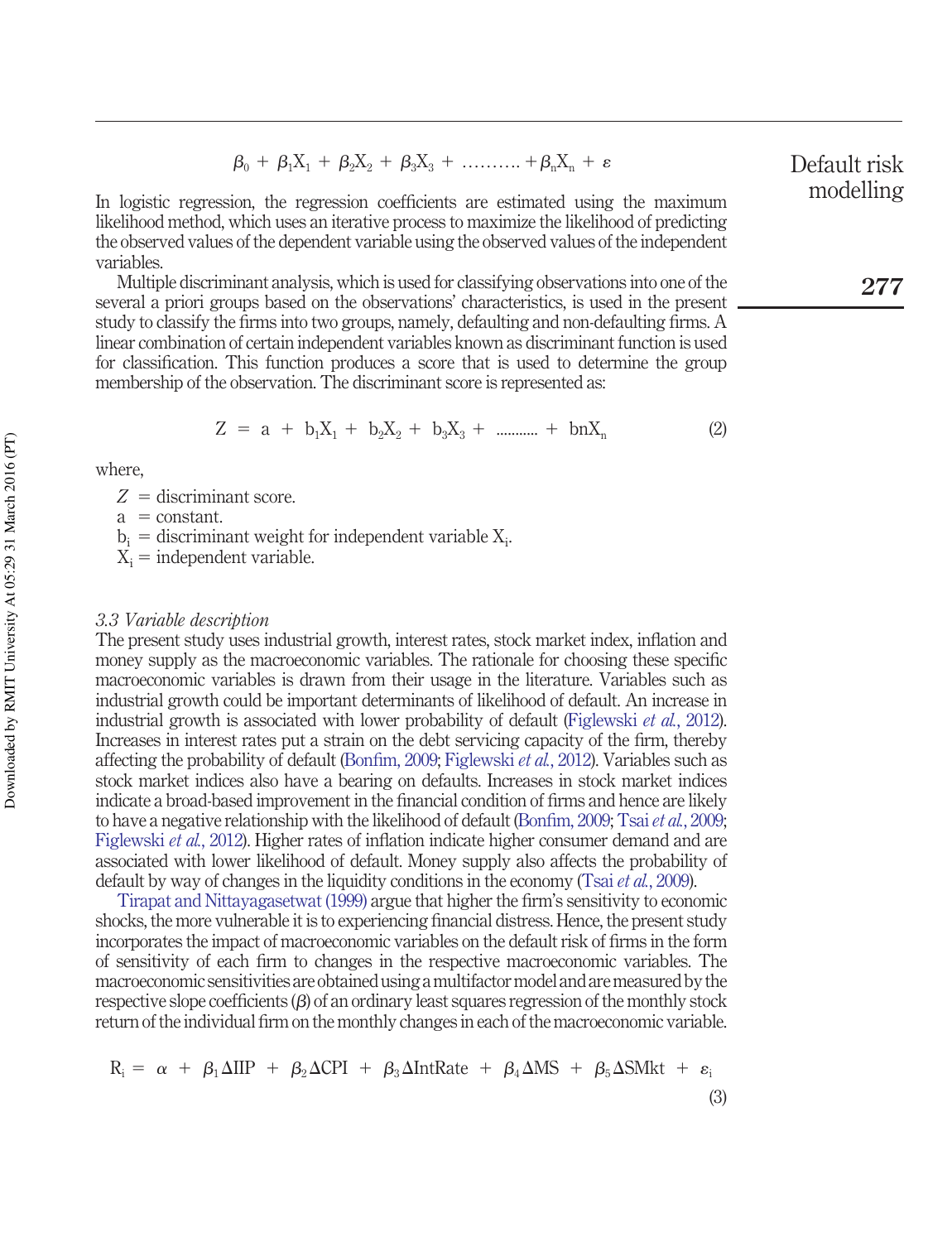| <b>JIBR</b> | where,          |                                                                                        |
|-------------|-----------------|----------------------------------------------------------------------------------------|
| 6,4         | $R_i$           | $=$ monthly stock return for firm i.                                                   |
|             | $\Delta$ IIIP   | = monthly changes in Index of Industrial Production (General Index).                   |
|             | $\Delta$ CPI    | = monthly changes in Consumer Price Index (CPI; Industrial workers:<br>General Index). |
|             |                 | $\Delta$ IntRate = monthly changes in interest rate (364-day T-bill).                  |
| 278         | $\Delta MS$     | $=$ monthly changes in money supply (M1).                                              |
|             | $\Delta$ SMkt   | $=$ monthly return on the stock market (Sensex).                                       |
|             | $\beta_1$       | $=$ IIP sensitivity.                                                                   |
|             | $\beta_2$       | $=$ CPI sensitivity.                                                                   |
|             | $\beta_3$       | $=$ IntR sensitivity.                                                                  |
|             | $\beta_4$       | $= MS$ sensitivity.                                                                    |
|             | $\beta_{5}$     | $=$ SMkt sensitivity.                                                                  |
|             | $\varepsilon_i$ | $=$ error term for firm i.                                                             |

#### **4. Results and discussion**

Before proceeding further, we check whether multicollinearity affects the model. This is examined by looking at the variance inflation factor (VIF) and tolerance as reported in Table III. VIF is the ratio of a variable's actual variance to the perfect variance of zero collinearity. Perfect collinearity is said to exist when one predictor variable is a perfect linear combination of the others. Hence, each independent variable has been regressed against all other independent variables. The resulting values of  $R^2$  and VIFs are reported in Table III. If the largest VIF is less than 10 and the average VIF for all the variables is not substantially greater than 1, then multicollinearity is not a serious problem. Tolerance is another statistic to look at. Tolerance is the reciprocal of VIF. Tolerance values above 0.2 are not a cause for concern. As reported in Table III, VIFs range from 1.014 to 1.398 and the largest VIF is well below 10. The average VIF is close to 1. Tolerance values are also well above 0.2. Hence, it can be concluded that the model is not affected by multicollinearity.

The descriptive statistics and univariate *t*-test for the macroeconomic sensitivities are reported in Table IV. On an average, defaulting firms are found to have a significantly higher stock market sensitivity (SMkt sensitivity) as compared to non-defaulting firms. Dispersion, as measured by the standard deviation, in each of the macroeconomic sensitivities for the defaulting firms is found to be greater than that of the non-defaulting firms. This difference in standard deviations of the macroeconomic sensitivities might be attributed to the higher uncertainty regarding the defaulting

|                        | Variable                                             | $R^2$ |       | $VIF = 1/(1 - R^2)$ Tolerance = 1/VIF |
|------------------------|------------------------------------------------------|-------|-------|---------------------------------------|
|                        | SMkt sensitivity against other independent variables | 0.014 | 1.014 | 0.986                                 |
|                        | IIP sensitivity against other independent variables  | 0.085 | 1.093 | 0.915                                 |
|                        | CPI sensitivity against other independent variables  | 0.285 | 1.398 | 0.715                                 |
|                        | MS sensitivity against other independent variables   | 0.185 | 1.227 | 0.815                                 |
| Table III.             | IntR sensitivity against other independent variables | 0.269 | 1.367 | 0.731                                 |
| Multicollinearity test | Average VIF                                          |       | 1.220 |                                       |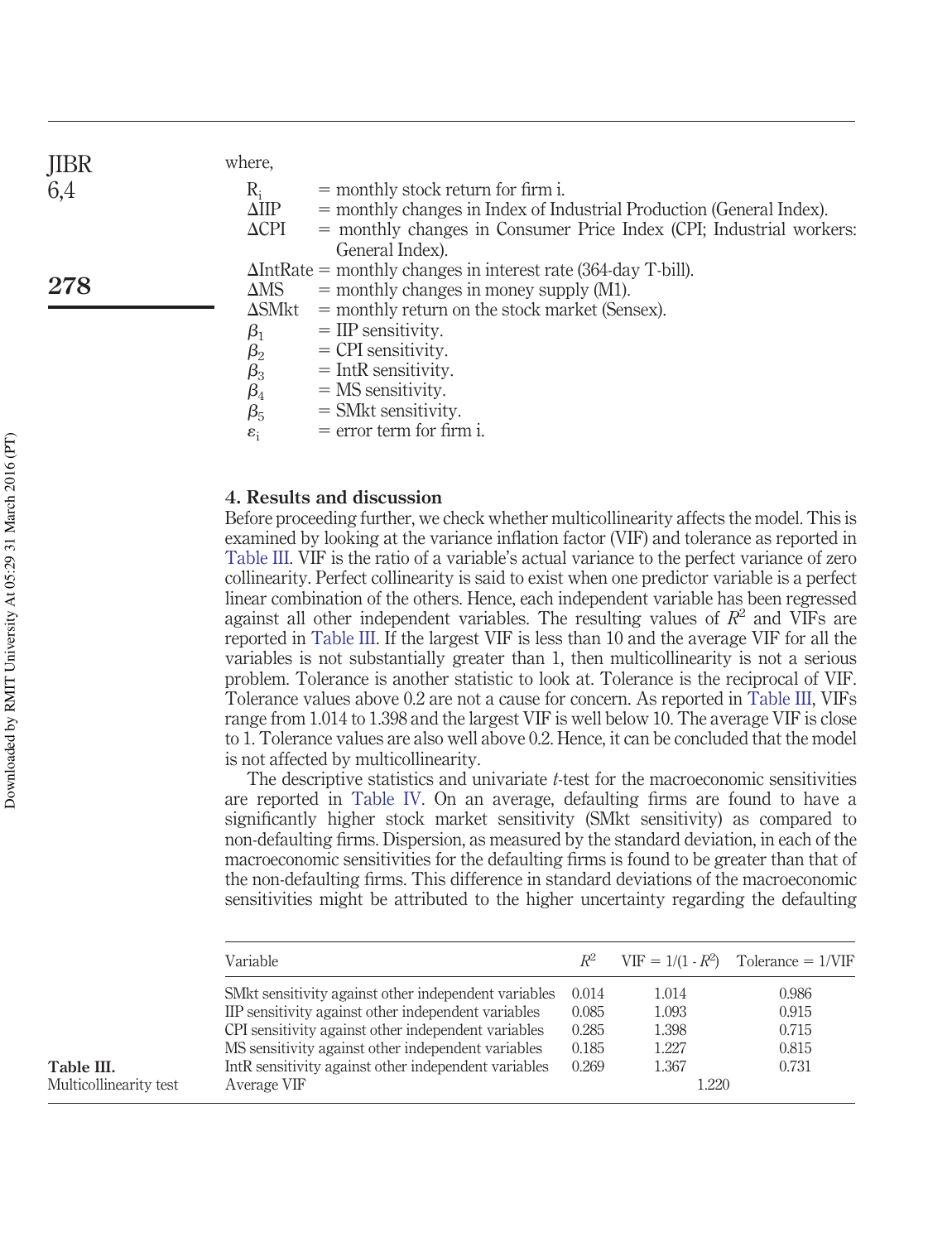firms' response to changes in the macroeconomic variables as compared to the non-defaulting firms.

#### *4.1 Result of logistic regression*

As seen in Table V, the results of logistic regression for the model show that the chi-square is significant at 0.01 level. This shows that the overall model is significantly better in predicting defaults. Almost 85.5 per cent variation in the dependent variable can be explained by the independent variables, as is reflected by the Nagelkerke  $R^2$ .

Among the macroeconomic variables, SMkt sensitivity and CPI sensitivity are found to be statistically significant at 0.01 level. SMkt sensitivity has a significant positive relationship with the probability of default, indicating that higher the sensitivity of a firm to changes in the stock market, higher its probability of default. The results are inconsistent with Tsai *et al.* (2009), who find a significant negative relationship between changes in stock market index and the probability of default arguing that because an increase in stock market index is an indicator of economic boom, it reduces the probability of default. However, a plausible explanation for the contradictory finding in the present study is as follows. The Indian stock markets have been characterized by high volatility, particularly in the post-recession period. Thus, firms that were more vulnerable to adverse movements in the stock market might have been subject to higher likelihood of default.

CPI sensitivity has a significant negative relationship with the probability of default. Thisis consistent withTsai *et al.*(2009), who find a significant negative relationship between changes in CPI and the likelihood of financial distress. They argue that higher inflation

|                  | Defaulting firms |       | Non-defaulting firms |       | Mean difference     |
|------------------|------------------|-------|----------------------|-------|---------------------|
| Variable         | Mean             | SD.   | Mean                 | SD.   | $(t$ -value)        |
| SMkt sensitivity | 0.952            | 0.639 | 0.038                | 0.137 | $0.914***$ (16.251) |
| IIP sensitivity  | 0.030            | 0.660 | 0.045                | 0.178 | $-0.015(-0.256)$    |
| CPI sensitivity  | $-0.473$         | 1.529 | 0.015                | 0.768 | $-0.489(-1.237)$    |
| MS sensitivity   | $-0.179$         | 1.503 | $-0.151$             | 1.069 | $-0.028(-0.179)$    |
| IntR sensitivity | $-0.063$         | 0.537 | $-0.077$             | 0.381 | 0.013(0.242)        |

**Note:** \*\*\*Denotes statistical significance at 0.01 level

| Variables                                                      | Beta coefficient (Wald statistic) |
|----------------------------------------------------------------|-----------------------------------|
| Constant                                                       | $-3.265***$ (36.210)              |
| <b>SMkt sensitivity</b>                                        | $11.770***$ (19.717)              |
| IIP sensitivity                                                | 0.485(0.338)                      |
| CPI sensitivity                                                | $-0.771***(11.730)$               |
| MS sensitivity                                                 | 0.385(1.525)                      |
| IntR sensitivity                                               | $-1.862(1.341)$                   |
| $-2$ Log likelihood                                            | 65.113                            |
| Chi-square                                                     | 184.420***                        |
| Nagelkerke $\mathbb{R}^2$                                      | 0.855                             |
| <b>Note:</b> ***Denotes statistical significance at 0.01 level |                                   |

Default risk modelling

**279**

**Table IV.** Descriptive statistics and univariate *t*-test

> **Table V.** Result of logistic regression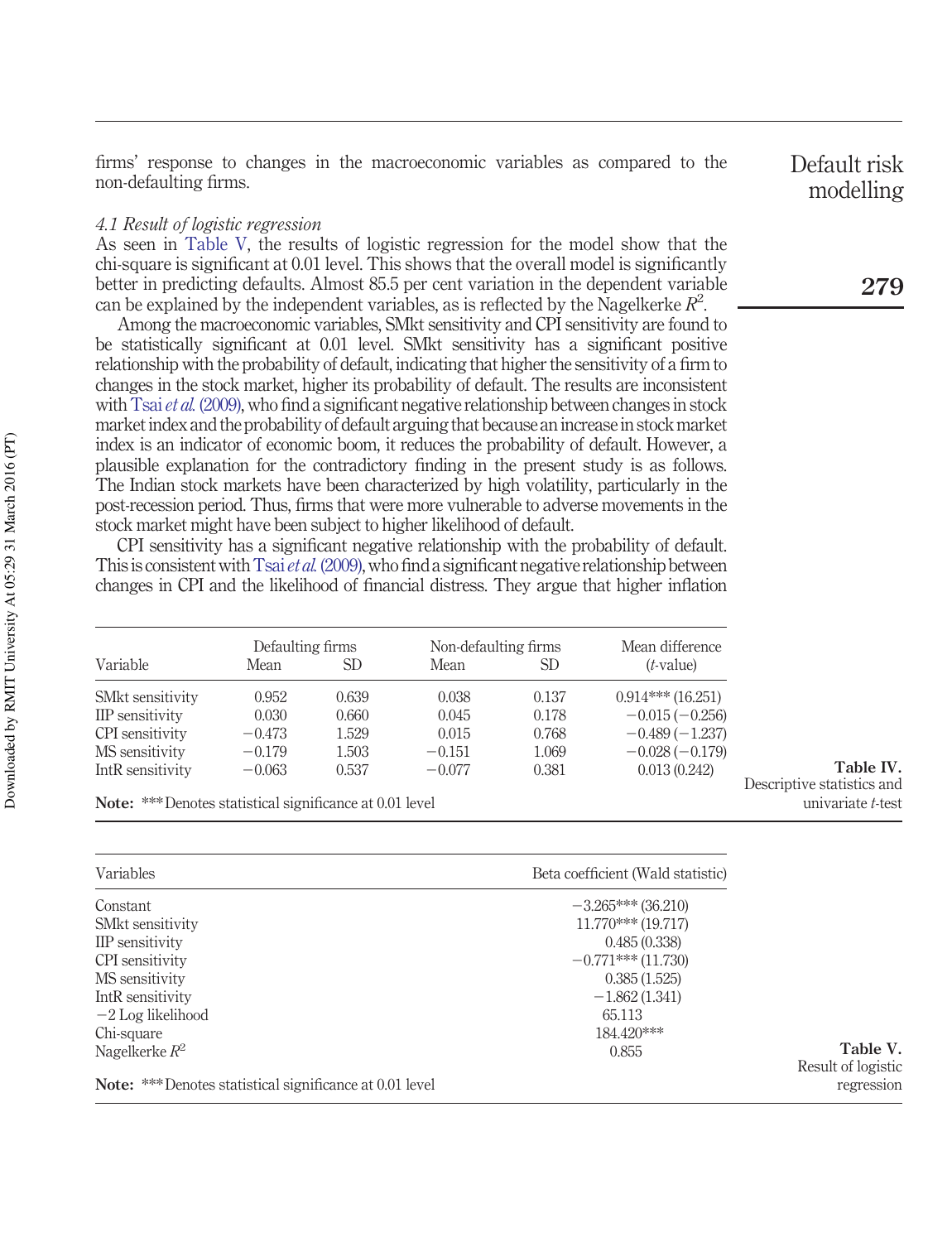indicates higher consumer demand and stronger economy, thereby leading to lower probability of default. As the present study incorporates the effect of inflation in the form of sensitivity, the results can be interpreted as follows. Changes in inflation lower the probability of default. Consequently, higher the sensitivity of a firm to this variable, lower would be the probability of default. The results are, however, inconsistent with Tirapat and Nittayagasetwat (1999), who find a significant positive relationship between CPI sensitivity or sensitivity to inflation and the probability of distress.

The classification matrix for the model using logistic regression is reported in Table VI. The estimation sample has an overall classification accuracy of 94.4 per cent. The parameters' estimates for the variables, as reported in Table V, are used to estimate the default probabilities of firms in the holdout sample as follows:

$$
P(Y) = \frac{1}{(1 + e^{-z})}
$$
 (4)

where,

 $P(Y) =$  probability of default

 $z = -3.265 + 11.770$  SMkt sensitivity  $+ 0.485$  IIP sensitivity  $-0.771$  CPI sensitivity  $+0.385$  MS sensitivity  $-1.862$  IntR sensitivity

As the groups are of equal sizes, the cut-off probability is 0.5. Consequently, firms with default probability greater than 0.5 are classified as defaulting and those with default probability less than 0.5 as non-defaulting. Using this procedure, the holdout sample has an overall classification accuracy of 82.2 per cent.

#### *4.2 Result of multiple discriminant analysis*

Test of equality of group means is first used to assess an independent variable's potential before it is entered into the model. This is done with Wilks' lambda and *F*-statistic. The variable is better at discriminating between the groups if the value of *F*-statistic is significant and the value of Wilks' lambda is small. The null hypothesis

| Observed group           | Defaults           | Predicted group<br>Non-defaults | Total          |
|--------------------------|--------------------|---------------------------------|----------------|
| <i>Estimation sample</i> |                    |                                 |                |
| Defaults $(\% )$         | $82^{\rm a}(91.1)$ | 8 (8.9)                         | 90(100)        |
| Non-defaults $(\% )$     | 2(2.2)             | $88^{\rm b}$ (97.8)             | 90(100)        |
| Overall accuracy $(\% )$ | 91.1               | 97.8                            | $94.4^{\circ}$ |
| Hold-out sample          |                    |                                 |                |
| Defaults $(\% )$         | $30^{\circ}(66.7)$ | 15(33.3)                        | 45(100)        |
| Non-defaults $(\% )$     | 1(2.2)             | $44^{b}(97.8)$                  | 45(100)        |
| Overall accuracy $(\% )$ | 66.7               | 97.8                            | $82.2^{\circ}$ |



Notes: <sup>a</sup> Indicates the number or percentage of defaults correctly classified as defaults; <sup>b</sup> indicates the number or percentage of non-defaults correctly classified as non-defaults; cindicates the overall accuracy estimated as the average of a and b

JIBR 6,4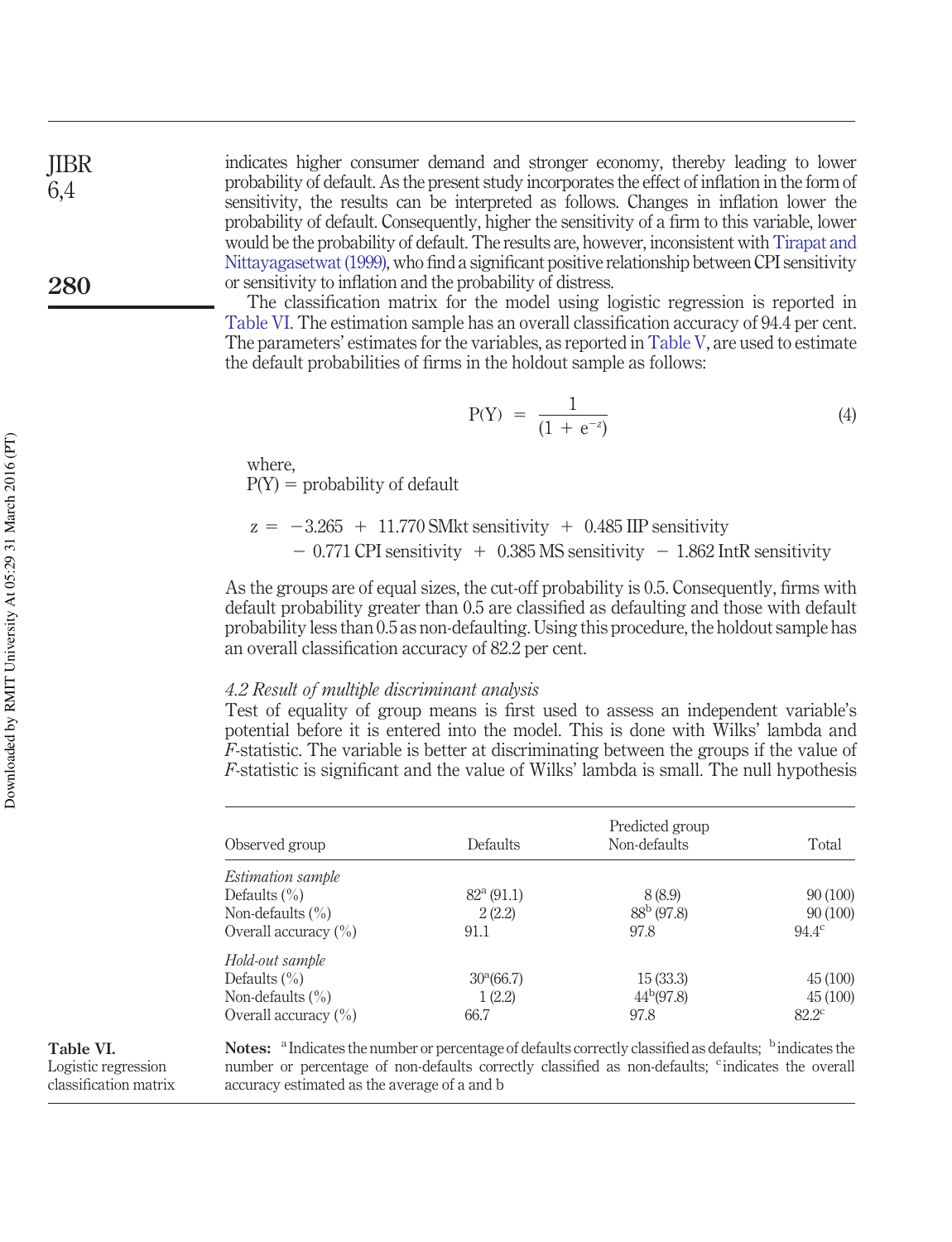of equal group means is tested by the *F*-statistic. Table VII reflects the test of equality of group means for macroeconomic sensitivities. As shown by the *F*-statistic, there is a significant difference between the group means for SMkt sensitivity. The variable also has the lowest Wilks' lambda among all the variables. This indicates that the variable has the highest potential to contribute significantly to the model.

The results of the multiple discriminant analysis are as shown in Table VIII. The chi-square value of the function is statistically significant. This indicates good discriminating ability of the function. Wilks' lambda of the discriminant function, which measures the effectiveness of the function in separating observations into groups, shows the proportion of variance in the discriminant score unexplained by the difference between the groups. Therefore, lower values of this statistic show greater discriminatory ability of the function. Canonical correlation is a measure of the association between the discriminant function and the discriminant score. The square of the canonical correlation gives the  $R^2$ . This is the per cent variance in the discriminant score explained by the independent variables. In the present study, the function can be seen to have a Wilks' lambda of 0.374 and  $R^2$  of 0.626.

Unlike logistic regression, multiple discriminant analysis does not produce probabilities but rather produces discriminant scores for classifying the observations into the respective groups. The results are thus interpreted accordingly. Table VIII shows the unstandardized coefficients that are used to arrive at the discriminant score or the *z*-score for classifying the observations into the respective groups. Thus, using these coefficients for the variables, the discriminant function can be represented as:

| Variable         | Wilks' lambda | <i>F</i> -statistic |                           |
|------------------|---------------|---------------------|---------------------------|
| SMkt sensitivity | 0.399         | 267.986***          |                           |
| IIP sensitivity  | 0.999         | 0.122               |                           |
| CPI sensitivity  | 0.993         | 1.246               | Table VII.                |
| MS sensitivity   | 0.999         | 0.090               | Test of equality of group |
| IntR sensitivity | 1.000         | 0.029               | means                     |

| Unstandardized coefficients |                                   |
|-----------------------------|-----------------------------------|
| $-1.388$                    |                                   |
| 2.229                       |                                   |
| $-0.134$                    |                                   |
| $-0.095$                    |                                   |
| 0.045                       |                                   |
| $-0.360$                    |                                   |
| 0.791                       |                                   |
| 0.626                       |                                   |
| 0.374                       |                                   |
| 172.734***                  | Table VIII.<br>Result of multiple |
|                             | discriminant analysis             |
|                             |                                   |

Default risk modelling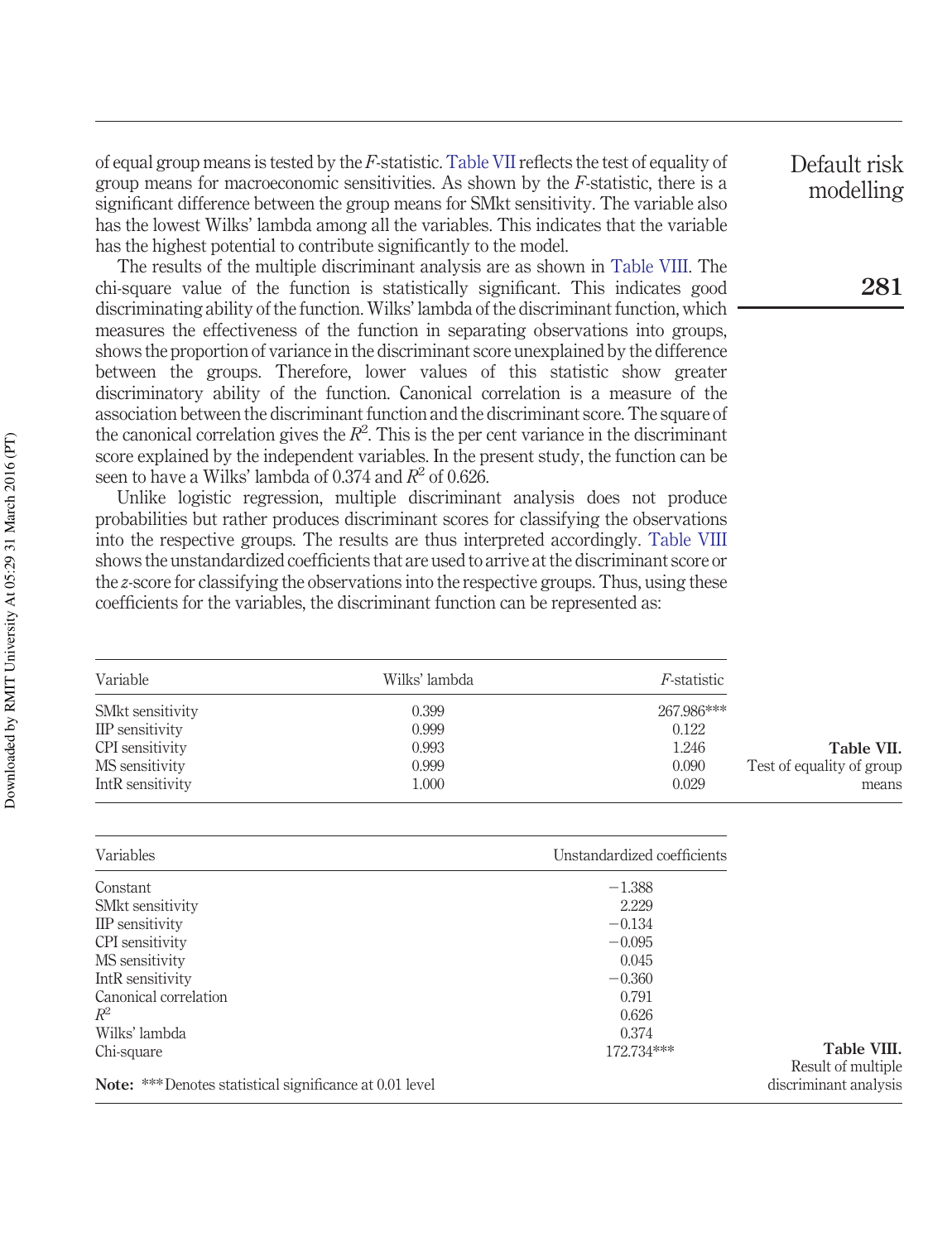| <b>IIBR</b><br>6,4 | $Z = -1.388 + 2.229$ SMkt sensitivity $-0.134$ IIP sensitivity<br>$-0.095$ CPI sensitivity $+0.045$ MS sensitivity $-0.360$ IntR sensitivity                                                                          | (5) |
|--------------------|-----------------------------------------------------------------------------------------------------------------------------------------------------------------------------------------------------------------------|-----|
|                    | The cut-off discriminant score for classifying the observations into the respective<br>$\mathbf{y}$ , and $\mathbf{y}$ , and $\mathbf{y}$ , and $\mathbf{y}$ , and $\mathbf{y}$ , and $\mathbf{y}$ , and $\mathbf{y}$ |     |

groups is determined using the group centroids. The group centroid is the average of the discriminant scores for all the observations within a particular group. If the groups are of equal sizes, the cut-off discriminant score is the mid-point of the two group centroids. The defaulting firms' group centroid is at 1.287, and the non-defaulting firms' group centroid is at  $-1.287$ , as shown in Table IX. Thus, the cut-off point is  $[(1.287 + (-1.287)$  $2 = 0$ . Consequently, firms with a positive discriminant score are classified as defaulting, and those with a negative score are classified as non-defaulting.

The classification matrix in Table X shows that the estimation sample has an overall classification accuracy of 89.4 per cent. Although slightly lower, the results are closely aligned to those obtained using logistic regression. The discriminant function is used to estimate the *z*-scores for firms in the holdout sample and classify them into the respective groups as described above. The holdout sample has an overall classification accuracy of 77.8 per cent, which is also slightly lower but closely aligned to that obtained using logistic regression.

#### **5. Conclusion**

The extant research work on prediction of financial distress has largely been based on the firm-specific factors, including the use of accounting information. There have been limited attempts to include macroeconomic variables in the models. Moreover, there is a lack of consensus on the significance of specific macroeconomic variables in predicting distress. Given the increased instances of default in the post-recession period in India,

| Table IX.<br>Functions at group<br>centroids | Group                                    | Group centroid    |
|----------------------------------------------|------------------------------------------|-------------------|
|                                              | Defaulting firms<br>Non-defaulting firms | 1.287<br>$-1.287$ |

| Observed group           | Defaults            | Predicted group<br>Non-defaults | Total             |
|--------------------------|---------------------|---------------------------------|-------------------|
| <i>Estimation sample</i> |                     |                                 |                   |
| Defaults $(\% )$         | $71^{\circ}$ (78.9) | 19(21.1)                        | 90 (100)          |
| Non-defaults $(\% )$     | 0(0)                | $90b$ (100)                     | 90(100)           |
| Overall accuracy $(\% )$ | 78.9                | 100                             | $89.4^\circ$      |
| Hold-out sample          |                     |                                 |                   |
| Defaults $(\% )$         | $25^{\rm a}$ (55.6) | 20(44.4)                        | 45(100)           |
| Non-defaults $(\% )$     | 0(0)                | $45^{\rm b}$ (100)              | 45(100)           |
| Overall accuracy $(\%)$  | 55.6                | 100                             | 77.8 <sup>c</sup> |

**Table X.** Multiple discriminant analysis classification matrix

Notes: <sup>a</sup> Indicates the number or percentage of defaults correctly classified as defaults; <sup>b</sup> indicates the number or percentage of non-defaults correctly classified as non-defaults; cindicates the overall accuracy estimated as the average of a and b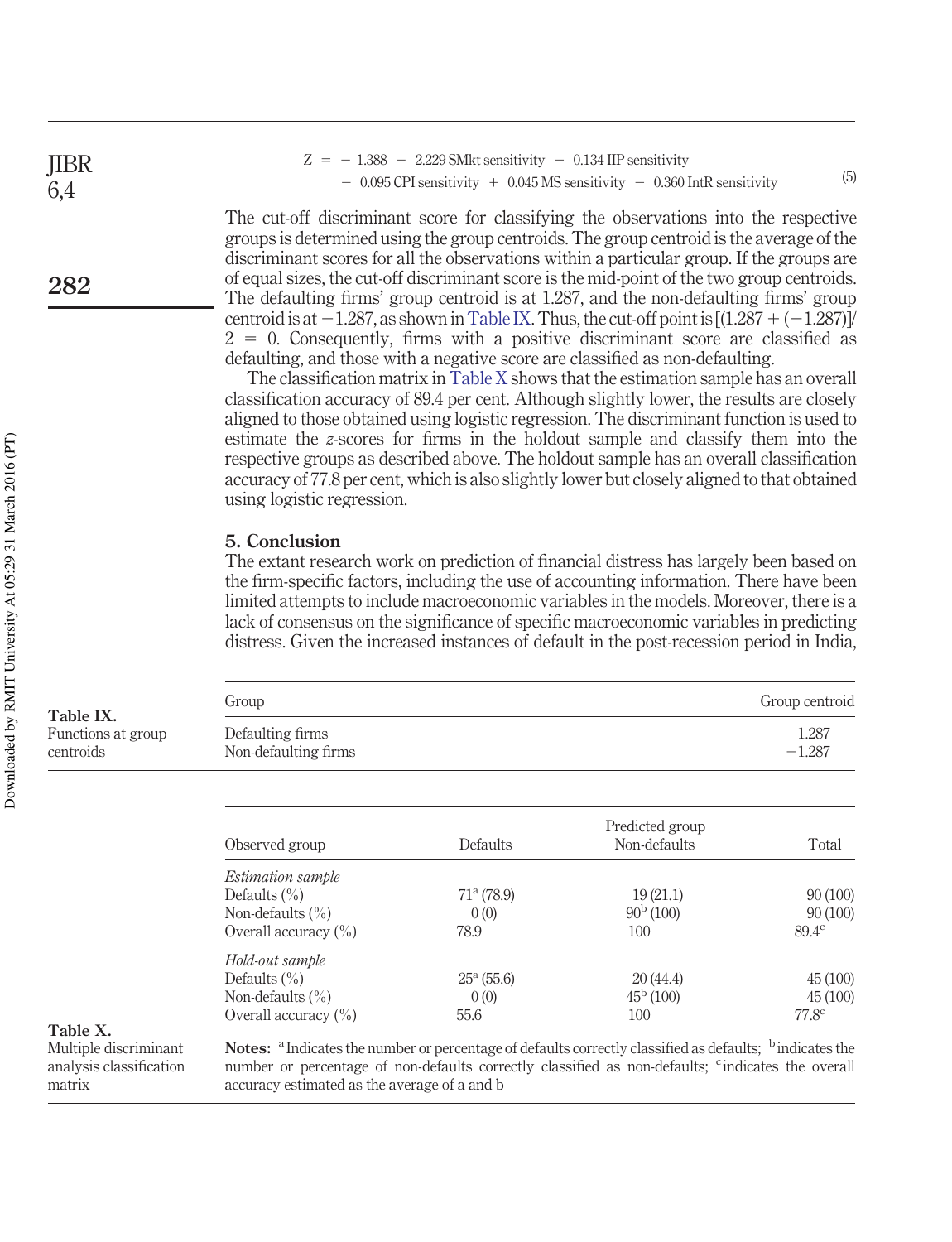we are motivated to develop an empirical model that incorporates the effect of macroeconomic factors at the firm level. The model so developed helps in linking the developments in the macroeconomic environment to the firm's risk of default. The study contributes to the literature by establishing that it is plausible to predict the likelihood of default with a given set of macroeconomic variables even when there is no other firm-specific information available.

The study incorporates the impact of the macroeconomic variables on the default risk of firms in the form of sensitivity of a firm to changes in the respective macroeconomic variables (macroeconomic sensitivities). These macroeconomic sensitivities are estimated using a linear regression of the monthly stock return of the individual firm on the monthly changes in each of the macroeconomic variable. The study uses a matched pair sample of defaulting and non-defaulting listed Indian firms. Two alternative statistical techniques, i.e. logistic regression and multiple discriminant analysis, have been used. The findings of the study show that sensitivity to changes in the stock market and sensitivity to changes in inflation have a significant impact on the default probability of a firm. Stock market sensitivity has a positive relationship with the probability of default, and CPI sensitivity is negatively related to the probability of default.

The findings of the study have important implications for lenders such as banks and financial institutions, investors and policymakers. Banks and financial institutions need to be wary of undue volatility in the stock markets, as it might indicate that there is higher likelihood for sensitive firms to default. However, increase in inflation, although significant, may not be a cause for concern taking into account its negative relationship with the probability of default. Given the sensitivity of a firm to changes in macroeconomic factors, naïve investors need to appreciate the fact that each firm is uniquely affected by the changes in the overall macroeconomic environment. Hence it is important to monitor and consider the impact of macroeconomic factors at the firm level and understand the relevant effect on default risk. Policymakers need to take into cognizance the impact of policy changes on macroeconomic variables and their subsequent effects on the debt servicing capacity of firms.

#### **References**

- Adiana, N.H.A., Halim, A., Ahmad, H. and Rohani, M.R. (2008), "Predicting corporate failure of Malaysia's listed companies: comparing multiple discriminant analysis, logistic regression and the hazard model", *International Research Journal of Finance and Economics*, Vol. 3 No. 15, pp. 202-217.
- Altman, E.I. (1968), "Financial ratios, discriminant analysis and the prediction of corporate bankruptcy", *Journal of Finance*, Vol. 23 No. 4, pp. 589-609.
- Altman, E.I. (1984), "A further empirical investigation of the bankruptcy cost question", *Journal of Finance*, Vol. 39 No. 4, pp. 1067-1089.
- Altman, E.I., Haldeman, R. and Narayanan, P. (1977), "ZETA<sup>TM</sup> analysis. A new model to identify bankruptcy risk of corporations", *Journal of Banking and Finance*, Vol. 1 No. 1, pp. 29-54.
- Aziz, M.A. and Dar, H.A. (2006), "Predicting corporate bankruptcy: where we stand?", *Corporate Governance*, Vol. 6 No. 1, pp. 18-33.
- Bandyopadhyay, A. (2006), "Predicting probability of default of Indian corporate bonds: logistic and Z-score approaches", *The Journal of Risk Finance*, Vol. 7 No. 3, pp. 255-272.
- Beaver, W. (1966), "Financial ratios as predictors of failure", *Journal of Accounting Research*, Vol. 4 No. 3, pp. 71-111.

Default risk modelling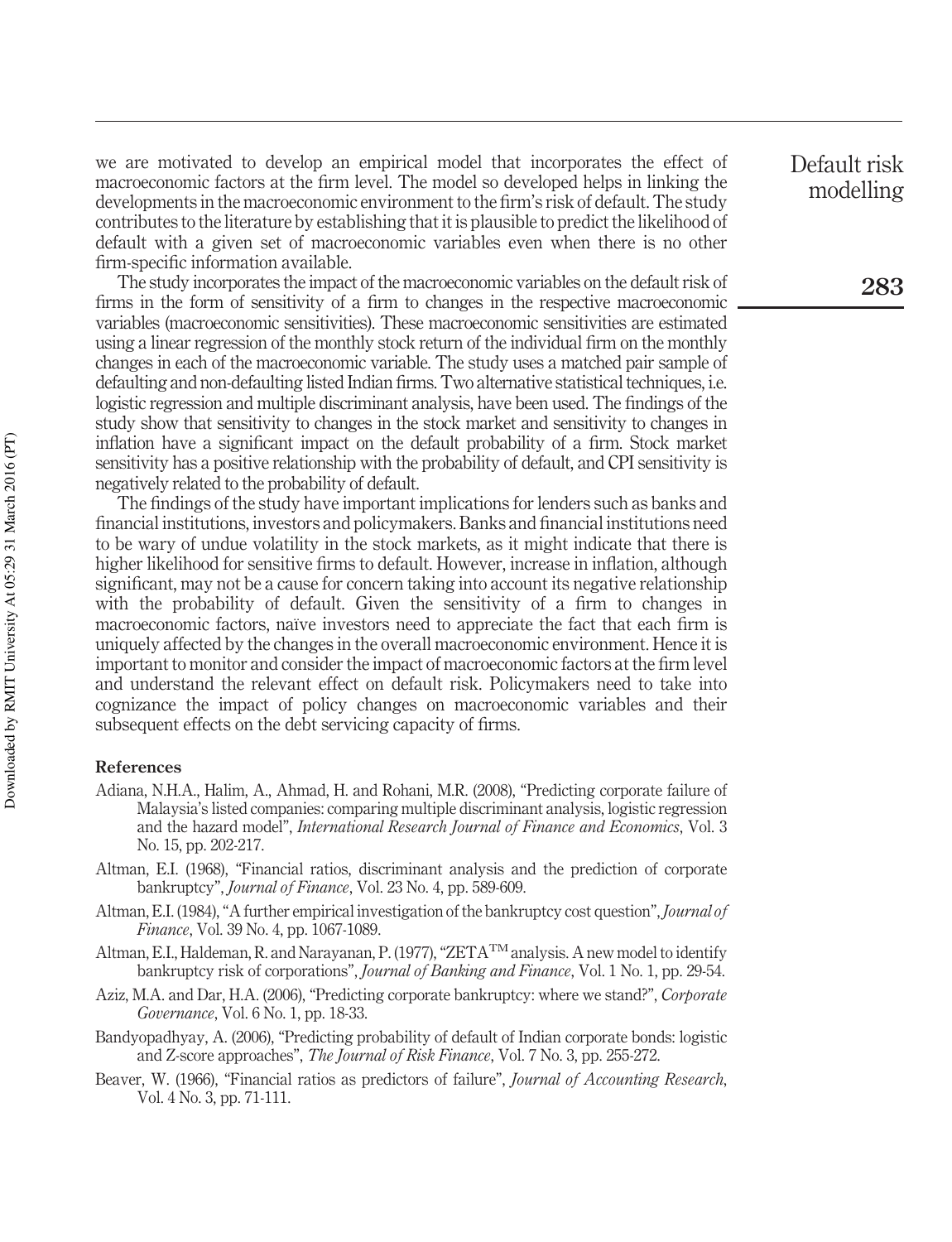| <b>TIBR</b><br>6,4 | Beaver, W. (1968), "Market prices, financial ratios, and the prediction of failure", Journal of<br>Accounting Research, Vol. 6 No. 2, pp. 179-192.                                                                                                          |
|--------------------|-------------------------------------------------------------------------------------------------------------------------------------------------------------------------------------------------------------------------------------------------------------|
|                    | Beaver, W., McNichols, M. and Rhie, J. (2005), "Have financial statements become less<br>informative? Evidence from the ability of financial ratios to predict bankruptcy", Review of<br>Accounting Studies, Vol. 10 No. 1, pp. 93-122.                     |
| 284                | Begley, J., Ming, J. and Watts, S. (1996), "Bankruptcy classification errors in the 1980's: an empirical<br>analysis of Altman's and Ohlson's models", Review of Accounting Studies, Vol. 1 No. 4,<br>pp. 267-284.                                          |
|                    | Bhunia, A. and Sarkar, R. (2011), "A study of financial distress based on MDA", Journal of<br>Management Research, Vol. 3 No. 2, pp. 1-11.                                                                                                                  |
|                    | Bonfim, D. (2009), "Credit risk drivers: evaluating the contribution of firm level information and of<br>macroeconomic dynamics", Journal of Banking & Finance, Vol. 33 No. 2, pp. 281-299.                                                                 |
|                    | Carling, K., Jacobson, T., Linde, J. and Roszbach, K. (2007), "Corporate credit risk modeling and the<br>macroeconomy", Journal of Banking & Finance, Vol. 31 No. 3, pp. 845-868.                                                                           |
|                    | Casey, C. and Bartczak, N. (1985), "Using operating cash flow data to predict financial distress:<br>Some extensions", Journal of Accounting Research, Vol. 23 No. 1, pp. 384-401.                                                                          |
|                    | Etemadi, H., Rostamy, A.A. and Dehkordi, H.F. (2009), "A genetic programming model for<br>bankruptcy prediction: empirical evidence from Iran", Expert Systems with Applications,<br>Vol. 36 No. 2, pp. 3199-3207.                                          |
|                    | Figlewski, S., Frydman, H. and Liang, W. (2012), "Modeling the effect of macroeconomic factors on<br>corporate default and credit rating transitions", International Review of Economics and<br>Finance, Vol. 21 No. 1, pp. 87-105.                         |
|                    | Giesecke, K., Longstaff, F.A., Schaefer, S. and Strebulaev, I. (2011), "Corporate bond default risk: a<br>150-year perspective", Journal of Financial Economics, Vol. 102 No. 2, pp. 233-250.                                                               |
|                    | Gilbert, L.R., Menon, K. and Schwartz, K.B. (1990), "Predicting bankruptcy for firms in financial<br>distress", Journal of Business Finance and Accounting, Vol. 17 No. 1, pp. 161-171.                                                                     |
|                    | Gu, Z. (2002), "Analyzing bankruptcy in the restaurant industry: a multiple discriminant model",<br><i>Hospitality Management, Vol. 21 No. 1, pp. 25-42.</i>                                                                                                |
|                    | Hackbarth, D., Miao, J. and Morellec, E. (2006), "Capital structure, credit risk, and macroeconomic<br>conditions", Journal of Financial Economics, Vol. 82 No. 3, pp. 519-550.                                                                             |
|                    | Jardin, P.D. (2010), "Predicting bankruptcy using neural networks and other classification<br>methods: the influence of variable selection techniques on model accuracy",<br>Neurocomputing, Vol. 73 No. 10, pp. 2047-2060.                                 |
|                    | Jardin, P.D. and Severin, E. (2011), "Predicting corporate bankruptcy using a self-organizing<br>map: an empirical study to improve the forecasting horizon of a financial failure<br>model", <i>Decision Support Systems</i> , Vol. 51 No. 3, pp. 701-711. |
|                    | Kim, H.S. and Sohn, S.Y. (2010), "Support vector machines for default prediction of SMEs based on<br>technology credit", European Journal of Operational Research, Vol. 201 No. 3, pp. 838-846.                                                             |
|                    | Kumar, P.R. and Ravi, V. (2007), "Bankruptcy prediction in banks and firms via statistical and<br>intelligent techniques - a review", <i>European Journal of Operational Research</i> , Vol. 180 No. 1,<br>pp. 1-28.                                        |
|                    | Lennox, C. (1999), "Identifying failing companies: a re-evaluation of the logit, probit, and DA<br>approaches", Journal of Economics and Business, Vol. 51 No. 4, pp. 347-364.                                                                              |
|                    | Lifschutz, S. and Jacobi, A. (2010), "Predicting bankruptcy: evidence from Israel", <i>International</i><br>Journal of Business and Management, Vol. 5 No. 4, pp. 133-141.                                                                                  |
|                    |                                                                                                                                                                                                                                                             |